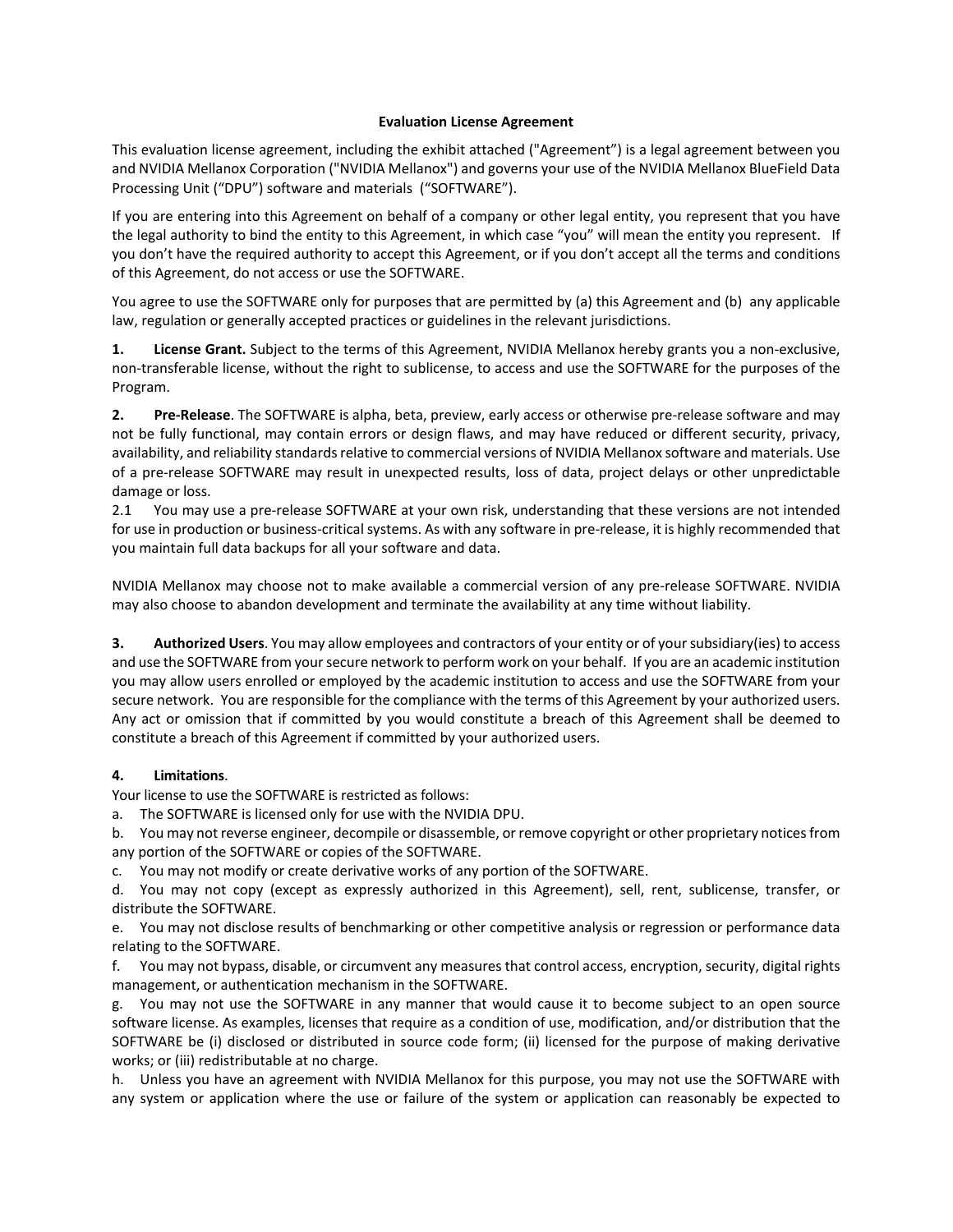threaten or result in personal injury, death, or catastrophic loss. Examples include use in nuclear, avionics, navigation, military, medical, life support or other life critical applications. NVIDIA Mellanox does not design, test or manufacture the SOFTWARE for these critical uses and NVIDIA Mellanox shall not be liable to you or any third party, in whole or in part, for any claims or damages arising from such uses.

i. You agree to defend, indemnify and hold harmless NVIDIA Mellanox and its affiliates, and their respective employees, contractors, agents, officers and directors, from and against any and all claims, damages, obligations, losses, liabilities, costs or debt, fines, restitutions and expenses (including but not limited to attorney's fees and costs incident to establishing the right of indemnification) arising out of or related to your use of the SOFTWARE outside of the scope of this Agreement or not in compliance with its terms.

### **5. Ownership**.

5.1 The SOFTWARE and its respective intellectual property rights are owned by NVIDIA Mellanox or its licensors and are licensed to you as described in this Agreement. NVIDIA Mellanox'slicensors are intended third party beneficiaries with the rights to enforce this Agreement with respect to their intellectual property rights.

5.2 You may, but don't have to, provide to NVIDIA Mellanox suggestions, feature requests or other feedback regarding the SOFTWARE, including possible enhancements or modifications to the SOFTWARE. For any feedback that you voluntarily provide, you hereby grant NVIDIA Mellanox and its affiliates a perpetual, non‐exclusive, worldwide, irrevocable license to use, reproduce, modify, license, sublicense (through multiple tiers of sublicensees), and distribute (through multiple tiers of distributors) it without the payment of any royalties or fees to you. NVIDIA Mellanox will decide if and how to respond to feedback and if to incorporate feedback into the SOFTWARE.

## **6. No Warranties**.

THE SOFTWARE IS PROVIDED BY NVIDIA Mellanox "AS IS" AND "WITH ALL FAULTS." TO THE MAXIMUM EXTENT PERMITTED BY LAW, NVIDIA Mellanox AND ITS AFFILIATES EXPRESSLY DISCLAIM ALL WARRANTIES OF ANY KIND OR NATURE, WHETHER EXPRESS, IMPLIED OR STATUTORY, INCLUDING, BUT NOT LIMITED TO, ANY WARRANTIES OF MERCHANTABILITY, FITNESS FOR A PARTICULAR PURPOSE, TITLE, NON‐INFRINGEMENT, OR THE ABSENCE OF ANY DEFECTS THEREIN, WHETHER LATENT OR PATENT. NO WARRANTY IS MADE ON THE BASIS OF TRADE USAGE, COURSE OF DEALING OR COURSE OF TRADE. NVIDIA Mellanox does not warrant or assume responsibility for the accuracy or completeness of any information, text, graphics, links, or other items contained within the SOFTWARE.

# **7. Limitations of Liability**.

TO THE MAXIMUM EXTENT PERMITTED BY LAW, NVIDIA MELLANOX AND ITS AFFILIATES SHALL NOT BE LIABLE FOR ANY SPECIAL, INCIDENTAL, PUNITIVE OR CONSEQUENTIAL DAMAGES, OR ANY LOST PROFITS, LOSS OF USE, LOSS OF DATA OR LOSS OF GOODWILL, OR THE COSTS OF PROCURING SUBSTITUTE PRODUCTS, ARISING OUT OF OR IN CONNECTION WITH THIS AGREEMENTOR THE USE OR PERFORMANCE OF THE SOFTWARE, WHETHER SUCH LIABILITY ARISES FROM ANY CLAIM BASED UPON BREACH OF CONTRACT, BREACH OF WARRANTY, TORT (INCLUDING NEGLIGENCE), PRODUCT LIABILITY OR ANY OTHER CAUSE OF ACTION OR THEORY OF LIABILITY EVEN IF NVIDIA MELLANOX HAS PREVIOUSLY BEEN ADVISEDOF,OR COULD REASONABLY HAVE FORESEEN, THE POSSIBILITY OF SUCH DAMAGES. IN NO EVENT WILL NVIDIA MELLANOX AND ITS AFFILIATES TOTAL CUMULATIVE LIABILITY UNDER OR ARISING OUT OF THIS LICENSE EXCEED US\$10.00. THE NATURE OF THE LIABILITY OR THE NUMBER OF CLAIMS OR SUITS SHALL NOT ENLARGE OR EXTEND THIS LIMIT.

These exclusions and limitations of liability shall apply regardless if NVIDIA Mellanox or its affiliates have been advised of the possibility of such damages, and regardless of whether a remedy fails its essential purpose. These exclusions and limitations of liability form an essential basis of the bargain between the parties, and, absent any of these exclusions or limitations of liability, the provisions of this Agreement, including, without limitation, the economic terms, would be substantially different.

### **8. Termination**.

8.1 The SOFTWARE license ends at the earlier of the expiration or termination of the license or this Agreement. 8.2 NVIDIA Mellanox may terminate this Agreement upon notice if: (i) you fail to comply with any term of this Agreement and the non‐compliance is not fixed within thirty (30) days following notice from NVIDIA (or immediately if you violate NVIDIA Mellanox's intellectual property rights); (ii) you commence or participate in any legal